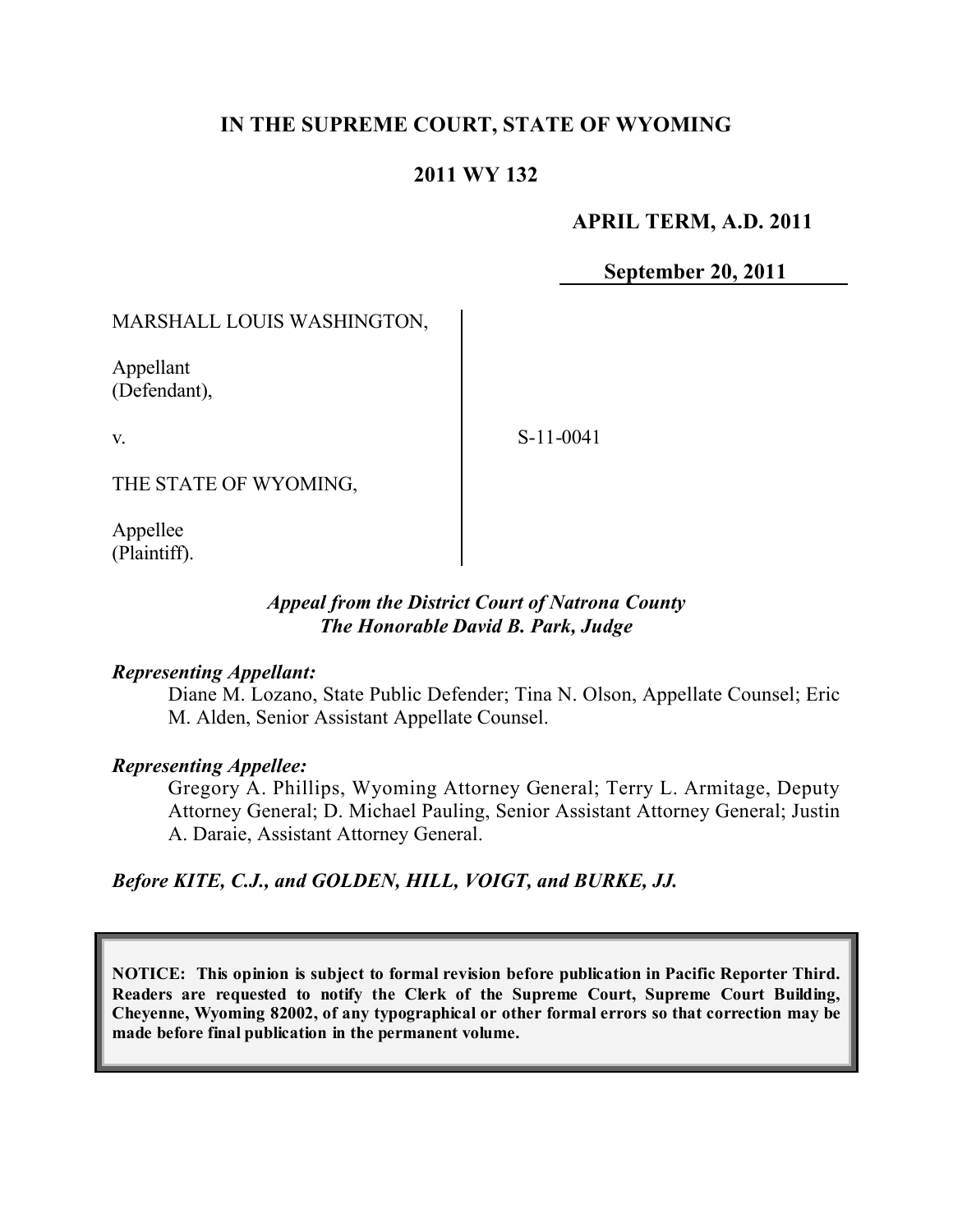### **VOIGT, Justice.**

l

[¶1] The appellant, Marshall Washington, while working as a confidential informant for the Wyoming Division of Criminal Investigation (DCI), was arrested after drugs were discovered in his vehicle. In this appeal, he challenges the district court's denial of discovery of the confidential informant agreement (CI agreement) between him and DCI, as well as DCI's policy manual regarding procedures to be followed with confidential informants (CI policy manual). The appellant further argues that the matter should be reversed and remanded inasmuch as the Modified Judgment and Sentence does not fully comply with W.R.Cr.P. 32.

[¶2] Finding no reversible error, we affirm the conviction and remand to the district court to amend the Modified Judgment and Sentence for compliance with the Wyoming Rules of Criminal Procedure.

### **ISSUES**

[¶3] 1. Did the district court improperly deny discovery of the CI agreement and the CI policy manual?

2. What is the effect of the noncompliance with W.R.Cr.P. 32 in the Modified Judgment and Sentence?

## **FACTS**

[¶4] The appellant was arrested on March 29, 2010, for shoplifting. While in jail on that charge he indicated to the arresting officer willingness to serve as a confidential informant. DCI agents contacted him later that same day to determine the extent of the information that the appellant would be able to provide. The agents informed the appellant that he could assist them by participating in a "controlled buy"<sup>1</sup> and that he should contact them when released from jail.

[¶5] On March 31, 2010, after his release on bond, the appellant met the agents at the DCI office. At that time, the agents explained the terms of the CI agreement, which the appellant later signed. The appellant was given a copy of the agreement to follow along as one of the agents read through and explained the items included in the agreement. The appellant, however, was not allowed to keep this copy. Of particular importance to this

 $1$  In the course of a controlled buy, a confidential informant purchases drugs from a source predetermined by a task force within DCI. The confidential informant is provided the money to make the purchase and his person and vehicle are searched prior to the controlled buy to ensure that no unrelated drugs or weapons are used in the purchase. The informant is wired and under surveillance during the course of the controlled buy to ensure his safety.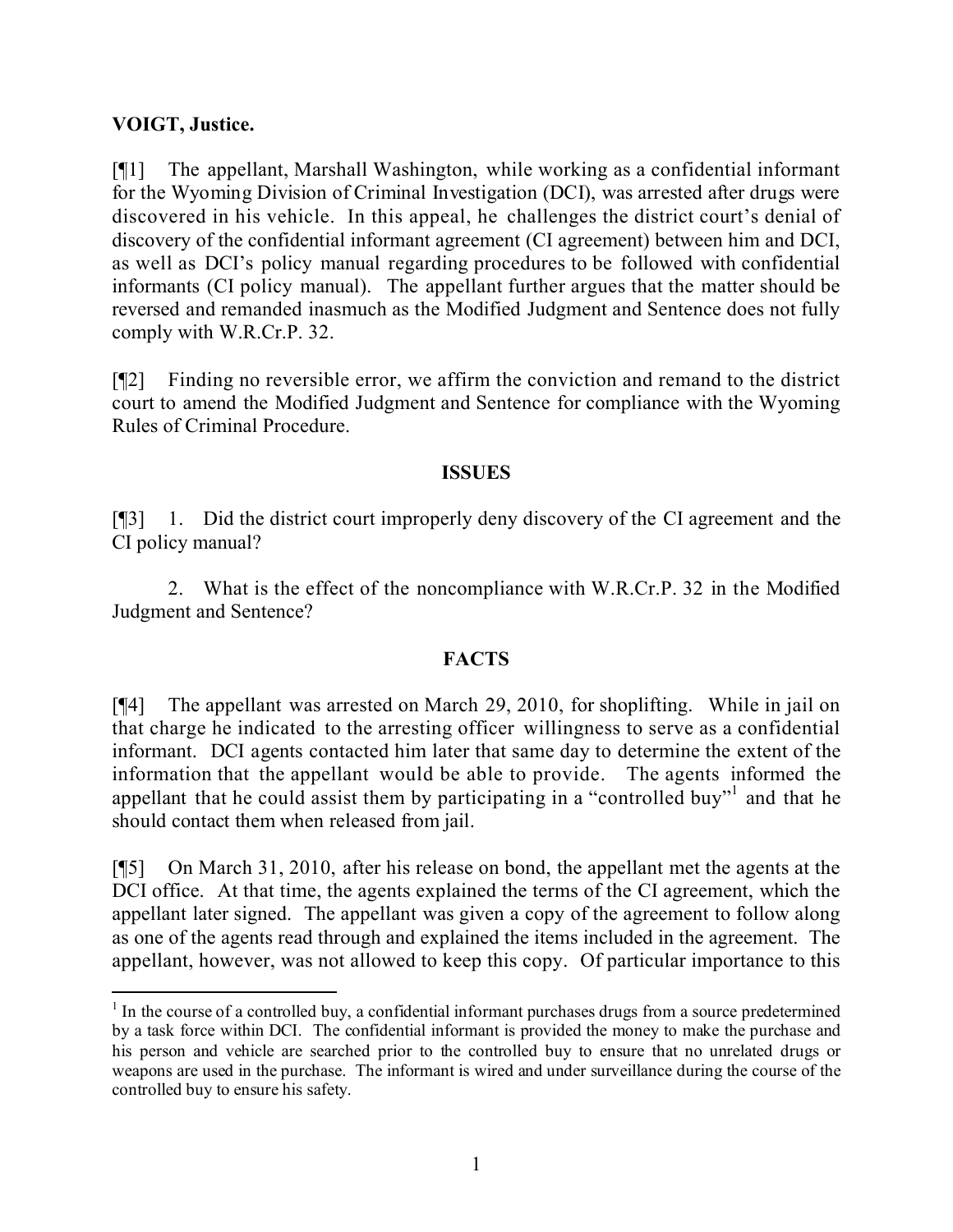appeal was item number 4, which read as follows: "Do you understand that you are not to handle any contraband or illegal substances, at any time, unless specifically authorized to do so by an agent or officer of this agency?" During this meeting, the agent explained to the appellant that he did not have authorization to buy drugs unless specifically instructed to do so.

[¶6] On April 20, 2010, the appellant returned to the DCI office to participate in a controlled buy operation. After explaining their expectations to the appellant, the agents informed the appellant that they would need to search both his person and his vehicle because the vehicle would be used in the course of the operation. At that point, the appellant appeared to become nervous and told the agents that they would find a marijuana cigarette, crack pipes, and a syringe in his vehicle. While searching the appellant's car, the agents also found a black sock under the driver's seat containing crack cocaine, methamphetamine, marijuana, clonazepam, hydrocodone, methadone, and oxycodone. The appellant was arrested and charged with seven counts of possession of a controlled substance pursuant to Wyo. Stat. Ann. § 35-7-1031(c) (LexisNexis 2011). He pled not guilty to those charges.

[¶7] Prior to trial, the appellant moved to compel discovery of DCI's CI policy manual. The State refused to provide the appellant with the manual asserting lack of relevance. At the hearing on the Motion to Compel Discovery, the district court conducted an *in camera* review of the CI policy manual. Based on that review, the district court denied the appellant's motion. Both the CI policy manual and the CI agreement signed by the appellant were sealed for appellate purposes; however, the signed CI agreement was left available to the parties for use at trial.

[¶8] At trial, the appellant's defense was that he was under the mistaken belief that he had been authorized by the DCI agents to purchase drugs on his own. The jury found the defendant guilty on all charges.

[¶9] The district court's Judgment and Sentence incorrectly stated that the appellant pled guilty to the charged offenses. The parties entered a stipulated motion to modify the Judgment and Sentence to correct that inaccuracy to read that the appellant had been found guilty. The parties, however, failed to notice that the Modified Judgment and Sentence did not comply with certain provisions of W.R.Cr.P. 32.<sup>2</sup>

l <sup>2</sup> The Modified Judgment and Sentence failed to include the following:

<sup>(</sup>A) The plea and the verdict for each offense for which the defendant was tried;

<sup>(</sup>B) A statement as to whether the defendant testified and whether or not the defendant was advised by the court with respect to the defendant's right to testify or not to testify;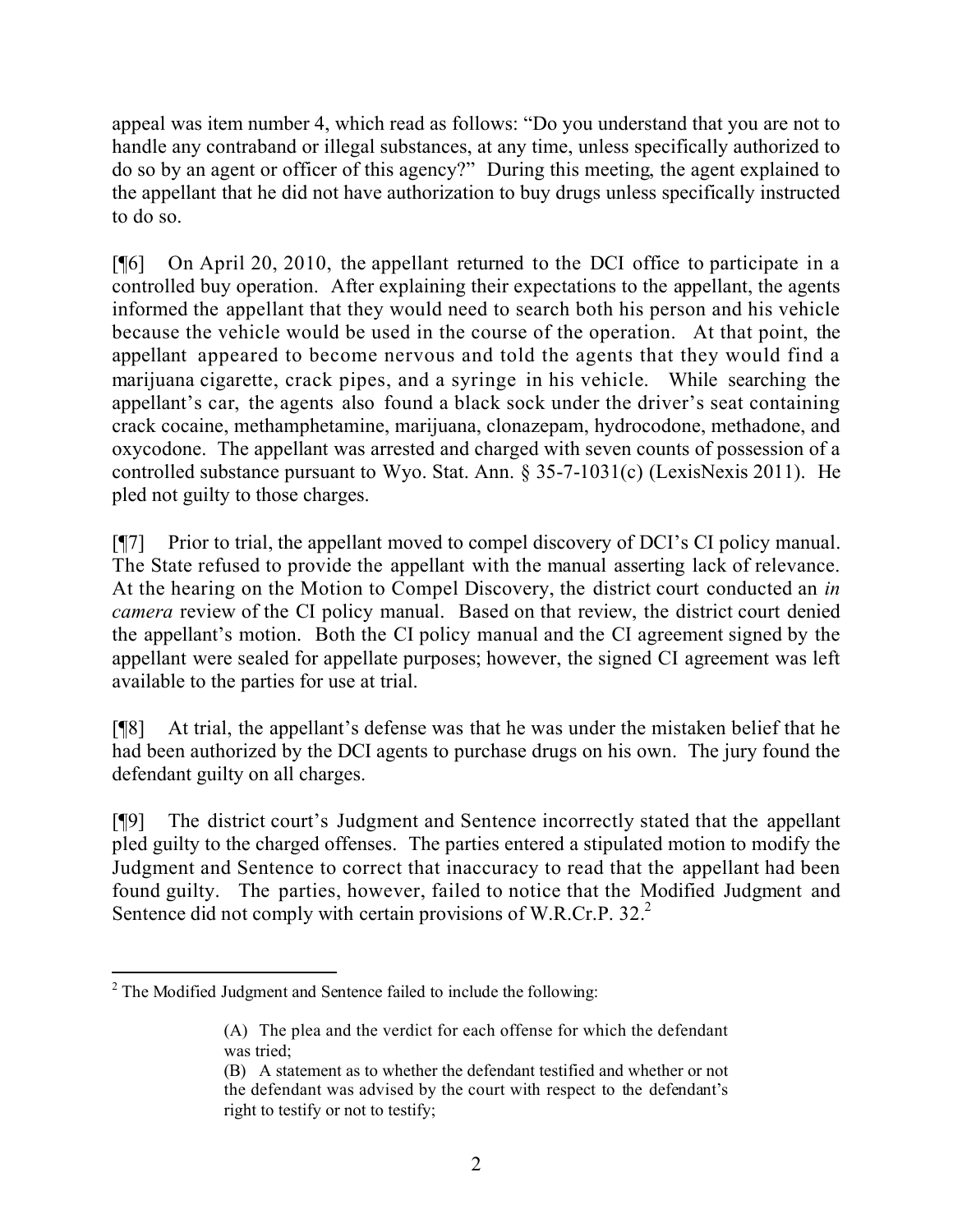## [¶10] The appellant timely appealed.

#### **STANDARD OF REVIEW**

[¶11] Discovery rulings will be reviewed by this Court under the abuse of discretion standard. *Ceja v. State*, 2009 WY 71, ¶ 11, 208 P.3d 66, 68 (Wyo. 2009); *Almada v. State*, 994 P.2d 299, 303 (Wyo. 1999); *Dodge v. State*, 562 P.2d 303, 307 (Wyo. 1977). "On review, our primary consideration is the reasonableness of the trial court's decision." *Nelson v. State*, 2009 WY 37, ¶ 12, 202 P.3d 1072, 1075 (Wyo. 2009); *Proffit v. State*, 2008 WY 103, ¶ 12, 191 P.3d 974, 977 (Wyo. 2008). The party challenging the district court's decision, here the appellant, has the burden to prove an abuse of discretion. *Nelson*, 2009 WY 37, ¶ 12, 202 P.3d at 1075; *Person v. State*, 2004 WY 149, ¶ 11, 100 P.3d 1270, 1275 (Wyo. 2004).

[¶12] Whether the district court's Modified Judgment and Sentence complied with the requirements of W.R.Cr.P. 32 and the effects of any noncompliance are questions of law that are reviewed *de novo*. *Dunmire v. Powell Family of Yakima, LLC (In re Kite Ranch, LLC)*, 2008 WY 39, ¶ 17, 181 P.3d 920, 925 (Wyo. 2008).

### **DISCUSSION**

# *Did the district court improperly deny discovery of the CI agreement and the CI policy manual?*

[¶13] The appellant contends on appeal that he was improperly denied discovery of two documents: the CI policy manual and his signed CI agreement. He generally argues that denial of discovery of both items "prevented his attorney from adequately preparing for trial and presenting his defense." His defense was that he was led to believe that the extent of his cooperation would be measured by the amount of drugs he could find. He claims that these documents supported his belief and that they would have been useful in cross-examination of the DCI agents and establishing his defense.

[¶14] The appellant's argument is flawed for a number of reasons. Regarding the signed CI agreement, nothing in the record indicates that the appellant was actually denied access to that document. The Motion to Compel Discovery did not specifically request access to the CI agreement and it appears that appellant always had access to the document, even prior to the hearing on the Motion to Compel Discovery, let alone prior

W.R.Cr.P. 32(b)(2)(A), (B), (C).

l

<sup>(</sup>C) An adjudication as to each offense including the name and statute number for each convicted offense and whether such offense is a felony or a misdemeanor[.]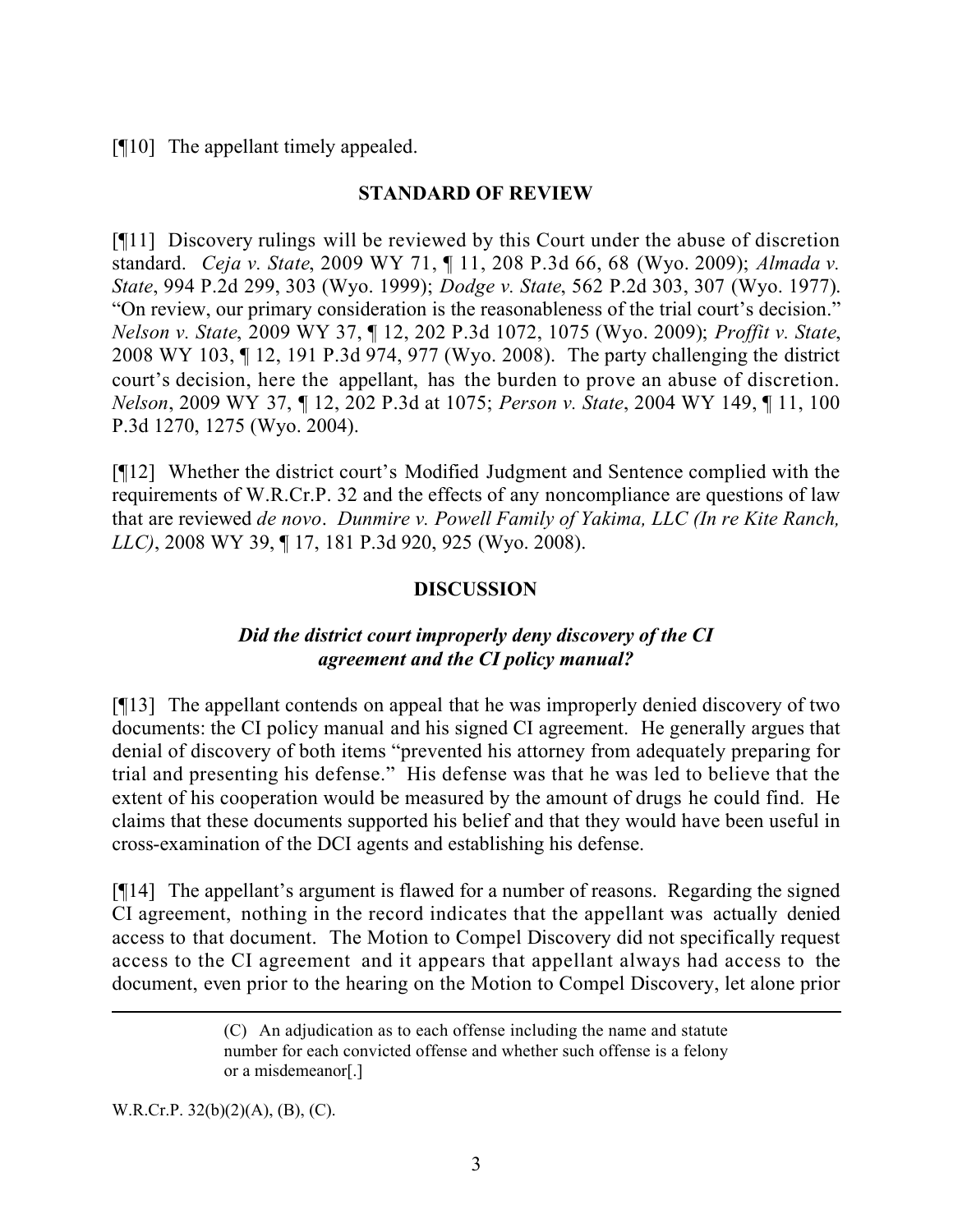to the trial itself. The prosecutor informed the appellant before the trial that he intended to rely upon the agreement at trial. The CI agreement was introduced by the State and available as an exhibit. The appellant's attorney clearly relied on her own copy of the agreement at trial; at one point in the trial testimony she makes reference to "my copy" of the agreement. She also cross-examined one of the State's witnesses from her copy of the agreement and made reference to its content in her closing argument. The evidence indicates that not only did the appellant have access to the agreement prior to trial, but he also was well prepared regarding the content of the agreement. The record simply does not support the appellant's contention that he was denied access to the CI agreement.

[¶15] We turn now to the CI policy manual. The district court clearly denied the appellant's discovery request for that document. We must determine whether this denial was an abuse of discretion. The appellant's primary contention on appeal is that the CI policy manual is a public document subject to the Wyoming Public Records Act (WPRA) and therefore should have been discoverable. This issue is raised for the first time on appeal. We have often said we will not address matters that were not raised below.

> We strongly adhere to the rule forbidding us to consider for the first time on appeal issues that were neither raised in, nor argued to, the trial court, except for those issues which are jurisdictional or are fundamental in nature. We follow this rule because it is unfair to reverse a ruling of a trial court for reasons that were not presented to it, whether it be legal theories or issues never formally raised in the pleadings nor argued to the trial court.

*Erwin v. State, DFS*, 2010 WY 117, ¶ 15, 237 P.3d 409, 414 (Wyo. 2010) (internal citations and quotations omitted). *See also Whitten v. State*, 2005 WY 55, ¶ 24, 110 P.3d 892, 898 (Wyo. 2005); *Kitzke v. State*, 2004 WY 9, ¶ 13, 84 P.3d 950, 953 (Wyo. 2004).

[¶16] Because the question of whether the CI policy manual was subject to disclosure under the WPRA and thus should have been admissible at trial was not raised below, we will not directly address that issue in this appeal. *See Mary's Bake Shoppe v. City of Cheyenne*, 2008 WY 116, ¶ 31 n.5, 193 P.3d 252, 259 n.5 (Wyo. 2008) (this Court disregarded appellate argument, made for the first time on appeal, that a document was discoverable under the WPRA noting that the "request for production, however, was made in the context of the instant civil litigation, making her [appellate] arguments inapt.").

[¶17] While we will not address the appellant's new appellate arguments, we will examine the admissibility of the CI policy manual, generally. Although there is no constitutional right to discovery, a defendant has a constitutionally protected right to present a defense. *Ceja*, 2009 WY 71, ¶ 13, 208 P.3d at 68; *Dysthe v. State*, 2003 WY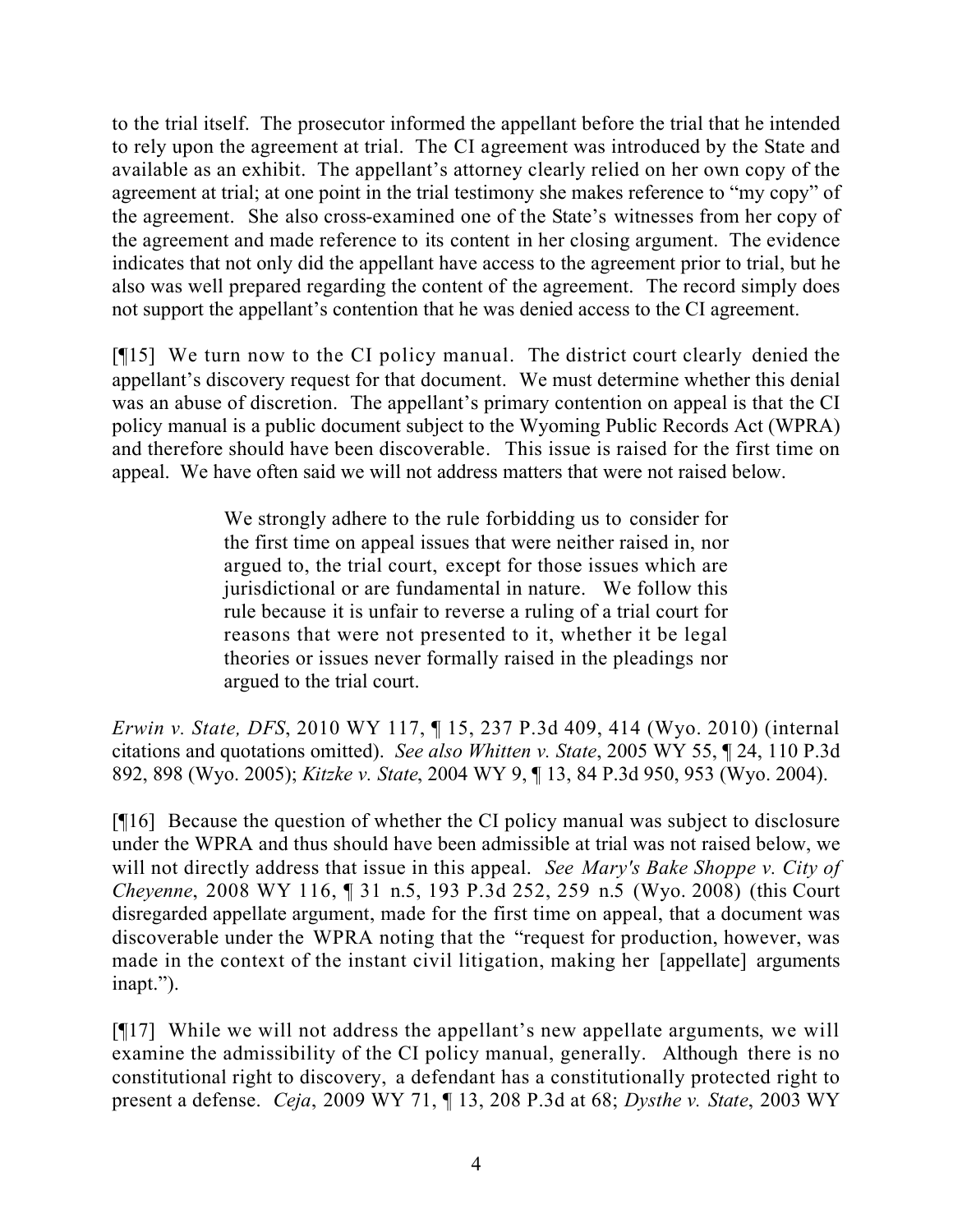20, ¶ 5, 63 P.3d 875, 879 (Wyo. 2003). A defendant may request discovery of certain items from the state, but the state is only required to provide such information as indicated by statute, rule or case law. *Ceja*, 2009 WY 71, ¶ 13, 208 P.3d at 68.

[¶18] At the hearing on the Motion to Compel Discovery, the appellant pointed to W.R.Cr.P. 16 as grounds for his claim that the State was required to provide the CI policy manual. That rule provides, in part: "Upon written demand of the defendant, the state shall permit the defendant to inspect . . . documents . . . which are within the possession, custody or control of the state, and which are material to the preparation of the defendant's defense . . . ." W.R.Cr.P. 16(a)(1)(C). The appellant contends that the CI policy manual should have been provided as it was material to his defense. When considering the materiality of excluded evidence, we must determine whether "there is a reasonable probability that the outcome of the case would have been different" had the evidence been admitted. *Nelson*, 2009 WY 37, ¶ 13, 202 P.3d at 1075 (quoting *Vena v. State*, 941 P.2d 33, 39 (Wyo. 1997), *abrogated on other grounds by Vaughn v. State*, 962 P.2d 149, 151 (Wyo. 1998)). Here, there is no such indication.

[¶19] The appellant's defense rested on the assertion that he was confused as to the point and circumstances at which he had the authorization of DCI to buy drugs. While the DCI agents indicate that he merely was to participate in a controlled buy operation under their direct supervision and guidance, the appellant contends that he was given the impression that his goal was to acquire drugs from drug dealers regardless of whether specifically directed to do so by the agents or whether he was performing under their supervision. At the hearing on the Motion to Compel Discovery, the appellant argued that the CI policy manual was material to his defense in that failure by the agents to follow the protocol as set forth in the manual could have led to this confusion. The State responded by arguing that the CI policy manual was irrelevant and that divulging this information could put DCI agents in danger. Following arguments of both parties and an *in camera* inspection of the CI policy manual, the district court ruled that it was not subject to discovery.

[¶20] After reviewing the entire record, we agree with the district court's refusal to allow discovery of the CI policy manual. Much of what is contained in the CI policy manual is also present in the CI agreement, which was available to the appellant at trial. Both the CI policy manual and the CI agreement specifically preclude a confidential informant from handling illicit drugs unless authorized to do so by DCI. Nothing in the CI policy manual, explicitly or implicitly, gives DCI agents the power to permit confidential informants unilaterally to procure drugs, as the appellant suggests.

[¶21] What is material to the appellant's defense is the information actually conveyed to him by DCI, either in the form of the CI agreement that he signed or in the agents' oral explanation of the terms of the agreement and their expectations for his participation in the controlled buy. The record indicates that the agents adequately and clearly explained each item in the CI agreement and the appellant acknowledged his understanding of each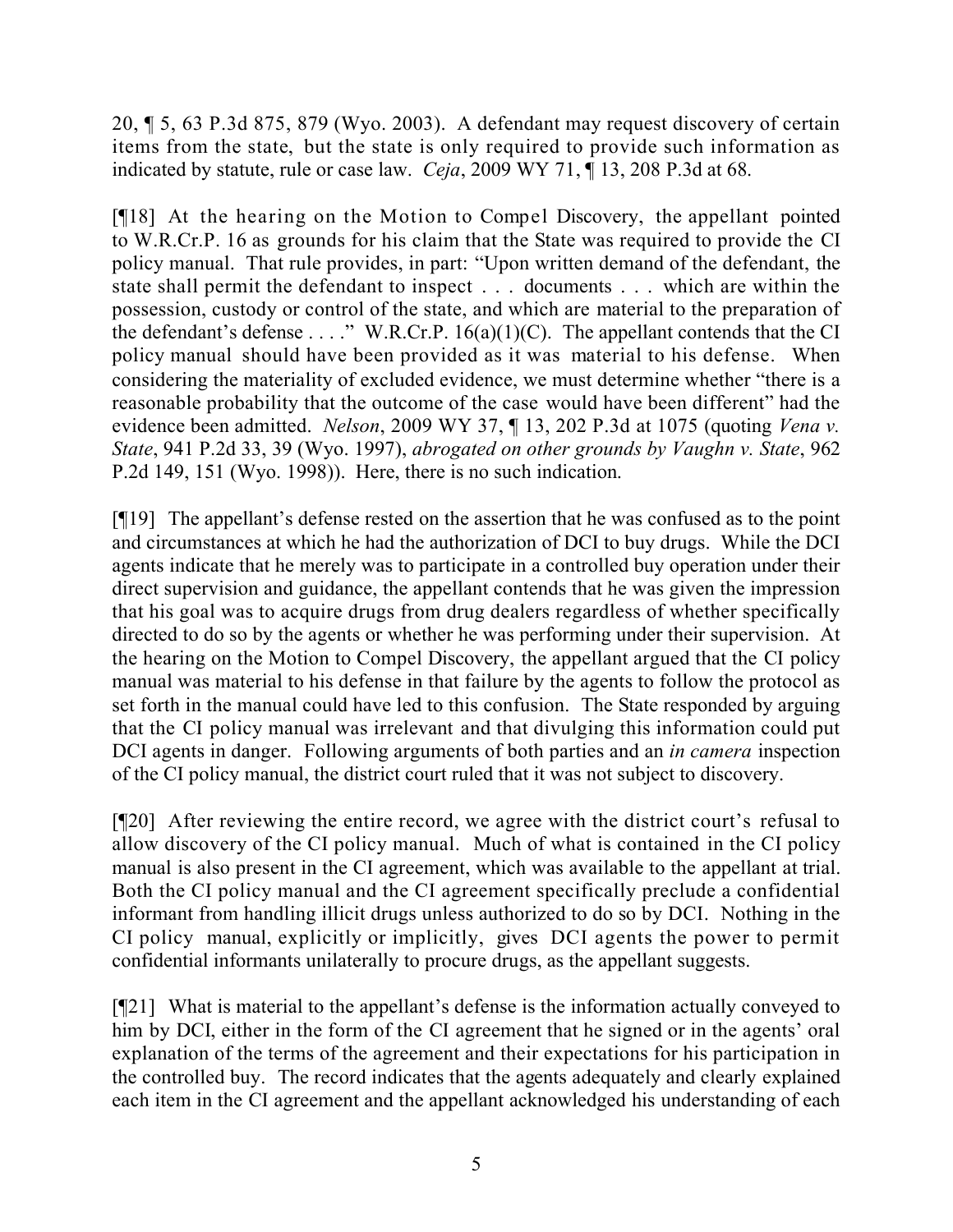item. The testimony of the agents emphasized this fact: "Question: So in this case, did you explain to [the appellant] that he was not to go out and get drugs on his own? Answer: Absolutely. Several times. It's -- it's hammered in." The appellant acknowledged his understanding of this instruction, as well as all other items included in the agreement, both orally and in writing. The appellant presents no evidence to indicate that he was authorized or instructed to go off on his own and procure illegal drugs from as many drug dealers as possible. One cannot simply infer from the fact that the appellant did not follow the instructions given to him that the instructions were necessarily inadequate or vague or that the appellant was misled.

[¶22] In assessing whether the district court abused its discretion in refusing to allow the appellant access to the CI policy manual, we will look to the "reasonableness" of the trial court's decision. *Person*, 2004 WY 149, ¶ 11, 100 P.3d at 1275; *Proffit*, 2008 WY 103, ¶ 12, 191 P.3d at 977. "Judicial discretion is a composite of many things, among which are conclusions drawn from objective criteria; it means a sound judgment exercised with regard to what is right under the circumstances without doing so arbitrarily or capriciously." *Vaughn v. State*, 962 P.2d 149, 151 (Wyo. 1998) (quoting *Martin v. State*, 720 P.2d 894, 897 Wyo. 1986)). After considering all of the same evidence presented, we find that the district court reasonably denied discovery of the CI policy manual as that document was not material to the appellant's defense.

# *What is the effect of the noncompliance with W.R.Cr.P. 32 in the Modified Judgment and Sentence?*

[¶23] After discovering that the initial Judgment and Sentence incorrectly indicated that the appellant pled guilty rather than that he was found guilty, the parties entered a stipulated motion to correct the error. The parties did not, however, recognize that the Judgment and Sentence as modified omitted certain required elements of W.R.Cr.P. 32(b). *See supra* ¶ 9 n.2. On appeal, the appellant contends both that the error should be corrected on remand and that the judgment should be reversed.

[¶24] Both parties agree that the Modified Judgment and Sentence did not fully comply with W.R.Cr.P. 32(b). Where an error or omission occurs in a lower court's order, we must determine whether it was a clerical or judicial mistake. *Glover v. Crayk*, 2005 WY 143, ¶ 9, 122 P.3d 955, 958 (Wyo. 2005). <sup>3</sup> Clerical errors are "all errors, mistakes, or

l

<sup>&</sup>lt;sup>3</sup> Although *Glover* is a civil case and more directly relates to W.R.C.P. 60(a) ("Clerical mistakes in judgments, orders or other parts of the record and errors therein arising from oversight or omission may be corrected by the court at any time of its own initiative or on the motion of any party and after such notice, if any, as the court orders."), it is appropriate to use the same analysis here because W.R.Cr.P. 36 ("Clerical mistakes in judgments, orders or other parts of the record and errors in the record arising from oversight or omission may be corrected by the court at any time and after such notice, if any, as the court orders.") is a corollary to W.R.C.P. 60(a). *Moore v. State*, 2009 WY 108, ¶ 15, 215 P.3d 271, 275 (Wyo. 2009).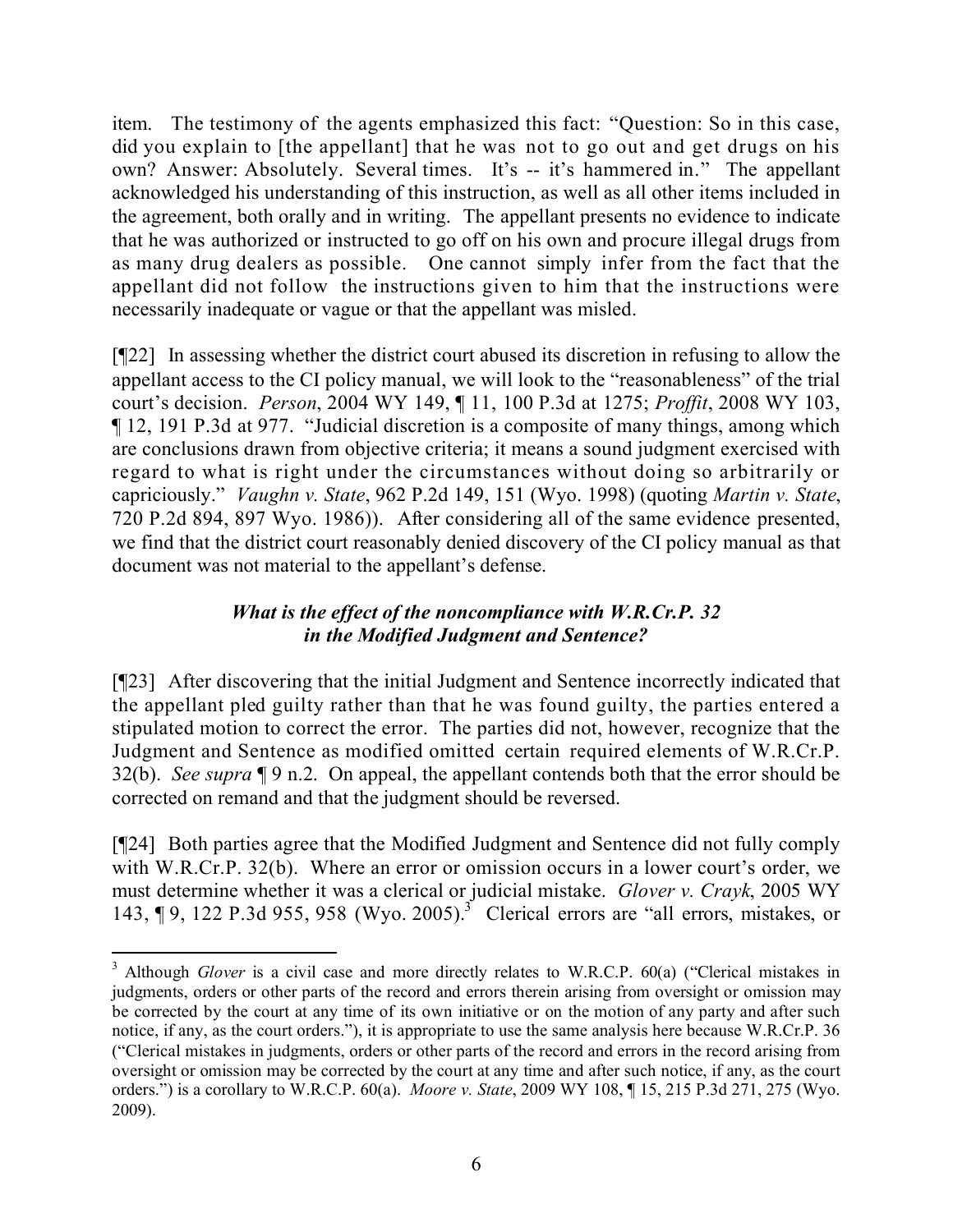omissions which are not the result of the exercise of the judicial function." *Kearns v. State*, 2002 WY 97, ¶ 27, 48 P.3d 1090, 1098 (Wyo. 2002) (internal citations and quotations omitted). Judicial error, on the other hand, is "the deliberate result of judicial reasoning and determination." *Id*. "The key factor is whether or not the court reached a decision in the intentional or purposeful exercise of its judicial function. If the pronouncement reflects a deliberate choice on the part of the court, the act is judicial; errors of this nature are to be cured by appeal." *Spomer v. Spomer*, 580 P.2d 1146, 1149 (Wyo. 1978). Where the error is clerical, W.R.Cr.P. 36 is designed to correct such mistakes. *Id*; *see supra* n.3. The goal "is to effectuate the contemporaneous intent of the court and to ensure that the judgment reflects that intent." *Spomer*, 580 P.2d at 1149.

[¶25] We find that the failure to satisfy all the requirements of W.R.Cr.P. 32 in this case is a clerical error. There is no indication in the record that the omission was anything other than a mere accident. This Court can glean no purpose in an intentional omission of the W.R.Cr.P. 32 requirements, as such would have no bearing on the appellant's rights, the penalties he will face, the issues presented in the case, nor any collateral matters. Nothing indicates that the district court was attempting to clarify the original Judgment and Sentence through the omission. Finally, there is no reason to believe that if the omission had been noticed sooner and the parties had entered another stipulated motion to modify that such a motion would have been denied.

[¶26] Most clerical errors are easily remedied, particularly when there is a "deviat[ion] from the instruments upon which [the judgments] were intended to be based." *Eddy v. First Wyo. Bank, N.A.–Lander*, 713 P.2d 228, 234 (Wyo. 1986). Such errors may be corrected at any time. W.R.Cr.P. 36. For example, this Court has held that a court could correct a judgment rendered with regard to a stipulation which did not accord with the parties' stipulation. *Midwest Ref. Co. v. George*, 44 Wyo. 25, 7 P.2d 213, 215 (1932). Here, the "instrument" at issue is the Wyoming Rules of Criminal Procedure. The parties do not dispute the content of these terms nor do the parties dispute whether the terms ought to be included in the Modified Judgment and Sentence. As such, there is no need to reverse, but rather we find that it would be appropriate to remand to the district court to amend the Modified Judgment and Sentence so that it will meet the requirements of W.R.Cr.P. 32 and the expectations of the parties and the trial judge.

[¶27] The appellant mentions only one case in support of his position, *Dickson v. State*, 903 P.2d 1019 (Wyo. 1995). In that case, this Court reversed an order by the district court revoking probation because the defendant had been sentenced without the district court first imposing a judgment of conviction on the defendant's entry of no contest in accordance with W.R.Cr.P  $32(b)(1)$ . This Court held that "... an adjudication of guilt and conviction under the statute and an adjudication as to each offense is essential to the power of the court to impose sentence." *Id*. at 1026. While the adjudication requirement in W.R.Cr.P. 32(b)(1) applies to situations where there has been an entry of *nolo contendere*, W.R.Cr.P. 32(b)(2) contains the same requirement in the case of convictions.